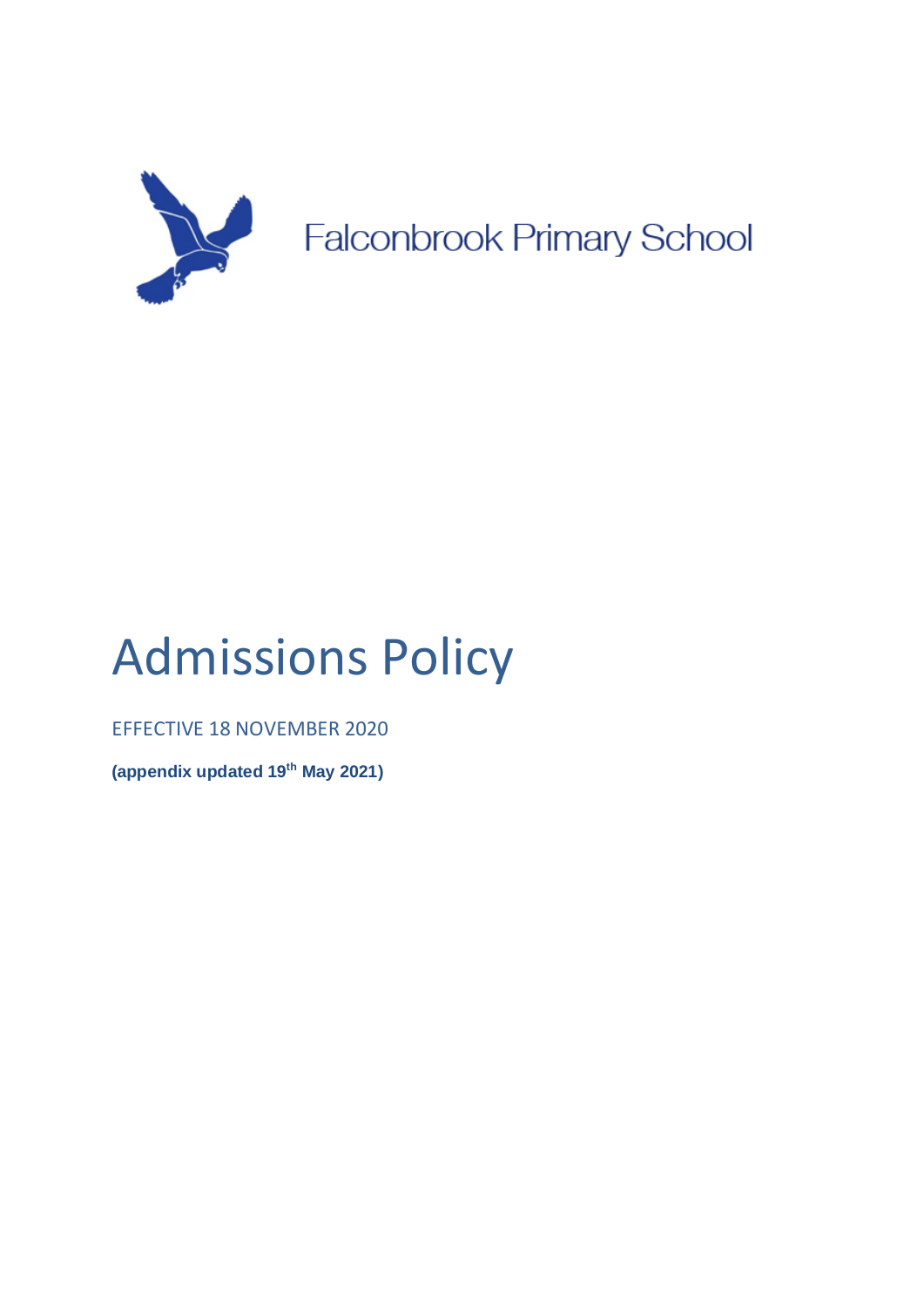# **Admissions Policy**

# **Contents**

| Appendix 1: In Year Fair Access Protocol for Primary Schools in Wandsworth  9               |  |  |
|---------------------------------------------------------------------------------------------|--|--|
| Appendix 2: Admissions priority for children adopted from state care outside of England  15 |  |  |
|                                                                                             |  |  |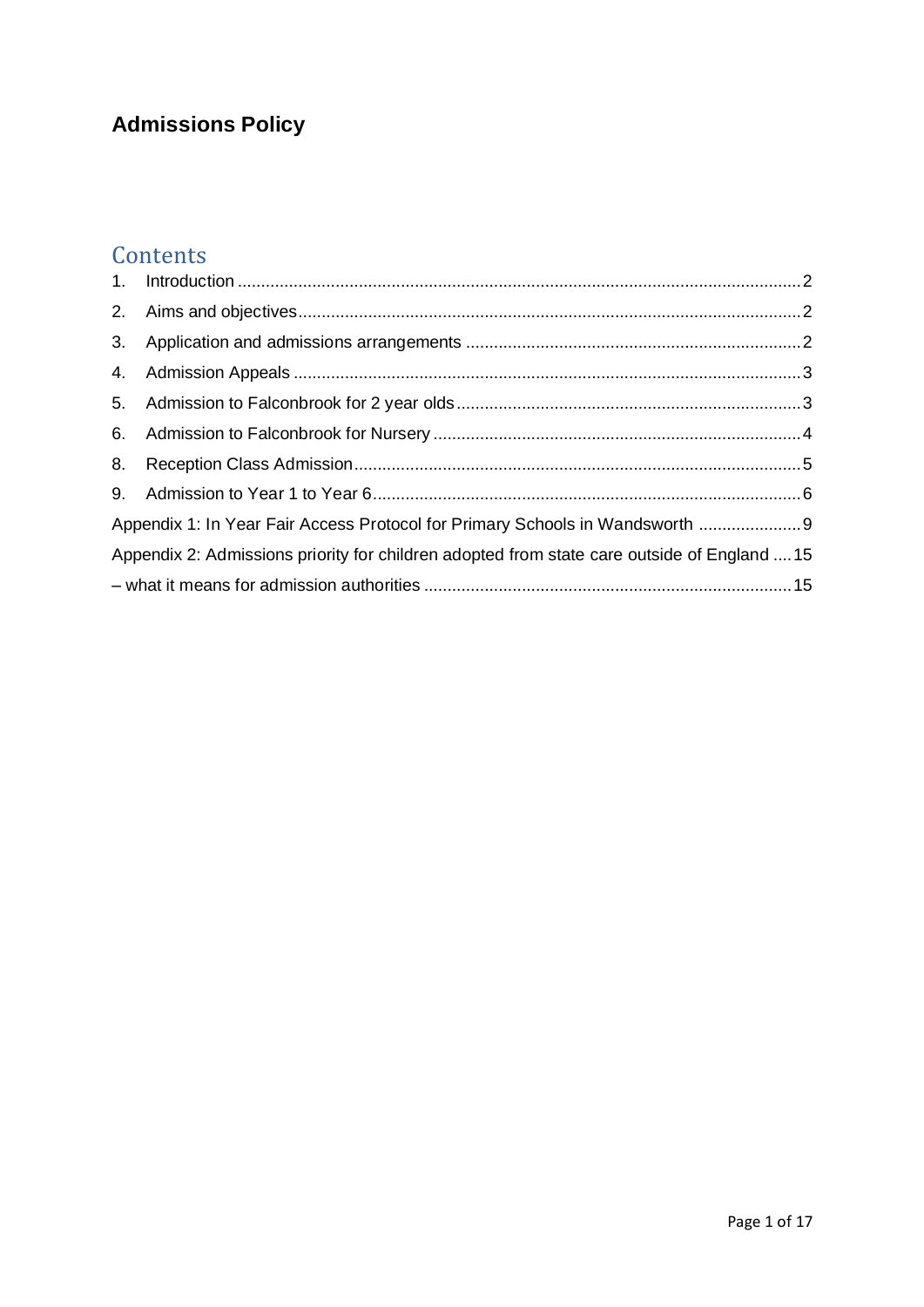# <span id="page-2-0"></span>**1. Introduction**

This policy outlines the admissions procedures at Falconbrook Primary school, we are committed to equality of access in principle and practice.

# <span id="page-2-1"></span>**2. Aims and objectives**

At Falconbrook we are an inclusive school that welcomes all learners regardless of race, gender, and ethnicity, stage of English learning, ability, special educational needs or impairments. All applications are treated fairly and with sensitivity. The maximum number of children in a class is 30 which is set out and agreed by Wandsworth Local Authority (LA). If the number of children applying for entry exceeds the places available, we enforce the procedure set out below in order to determine whether a child is accepted or not.

# <span id="page-2-2"></span>**3. Application and admissions arrangements**

Falconbrook is a community school; the school determines the admission arrangements in agreement with LA who is the 'Admissions Authority' for our school. The regulation for entry to each school, where the Admissions Authority is the LA, is published each year by the LA.

The LA publishes an admissions booklet each year 'Choose a Wandsworth Primary School' which gives information about how parents can apply for a place in the school of their choice. The booklet and accompanying application form are available to download and view on Wandsworth Borough Council website (please see the link below):

[www.wandsworth.gov.uk/schools-and-admissions/admissions/primary-school-admissions/](http://www.wandsworth.gov.uk/schools-and-admissions/admissions/primary-school-admissions/)

Parents have a right to express a preference for a school and they should do so on the application form. Expressing a preference does not, in itself, guarantee a place at this school. The school notifies parents about the place as soon as they receive confirmation from the local authority that they can.

In Wandsworth, pupils begin school in the academic year they turn five. There is one admission date in the year which is in early September – the start of the school year. Therefore, parents/carers who would like their child to be admitted to this school during the year their child is five should ensure that they complete the necessary application form by 15<sup>th</sup> January of the same year.

There is no right of appeal against not being offered a place in our 2 year old provision.

There is no right of appeal against not being offered a place in our Nursery and an offer does not automatically guarantee a place in Reception.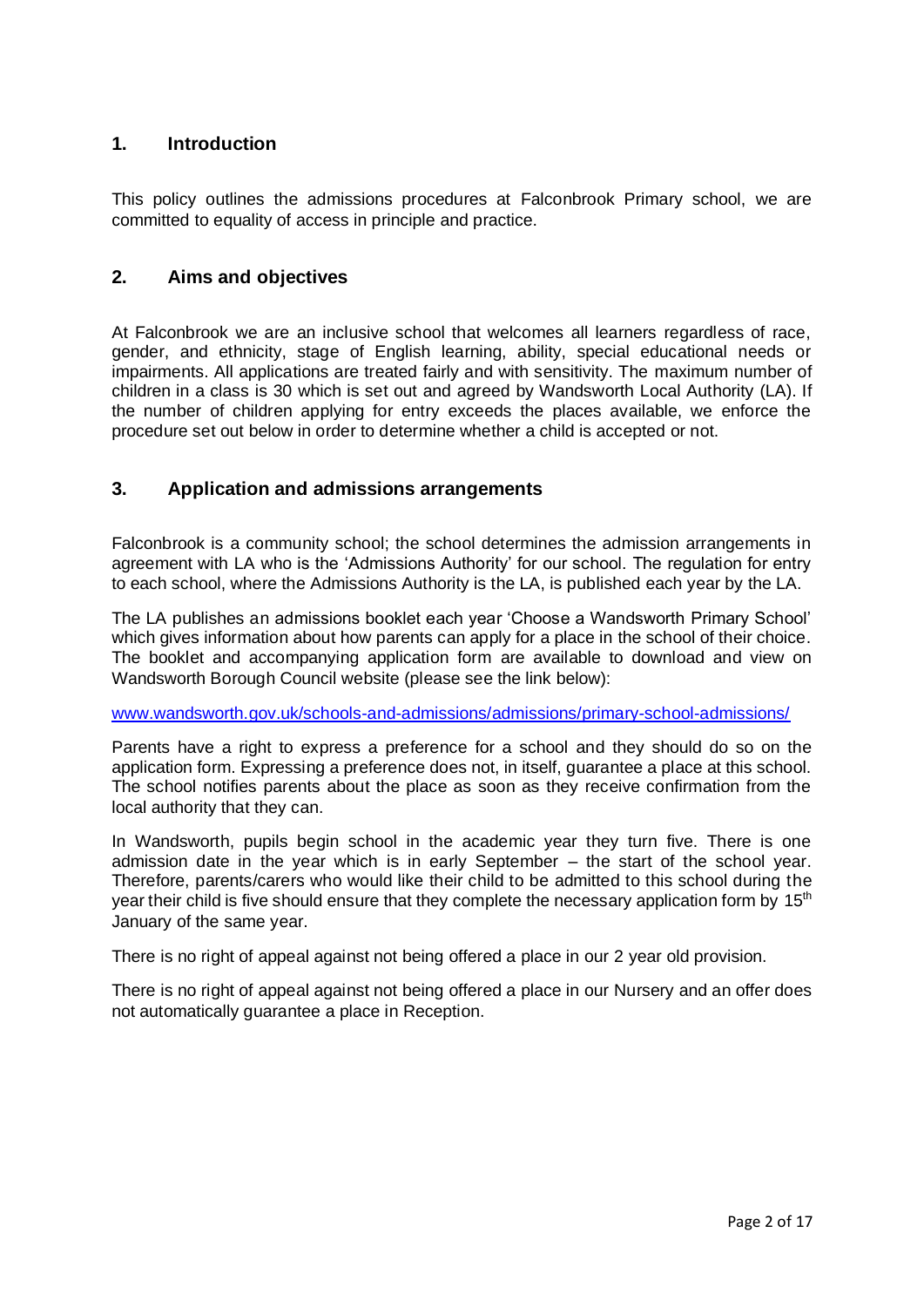# <span id="page-3-0"></span>**4. Admission Appeals**

If your child has been refused a school place at a Falconbrook you have a legal right to appeal against this decision to an Independent Appeal Panel. The Wandsworth Appeals Service is responsible for arranging appeal panels for all of Wandsworth's community primary schools. If you wish to appeal you can do so by contacting the Clerk to the Independent Appeals Panel on 020 8871 7554 or [educationappeals@wandsworth.gov.uk.](mailto:educationappeals@wandsworth.gov.uk) You can also submit an appeal online via the Wandsworth website. The appeal should be submitted within 20 days of being notified that your application was unsuccessful.

An independent appeals panel then meets to consider all appeals by parents who have been refused a place at our school and who wish to appeal against this decision. An appeals panel's decision is binding for all parties concerned. If the appeals panel decides that we should admit a child to our school, then we will and are bound by this and continue to do all we can to provide the best education for all the pupils in the school.

# <span id="page-3-1"></span>**5. Admission to Falconbrook for 2 year olds**

The School will consider applications throughout the year for children the term after their second birthday. The 2 year old provision offers part time offer of 15 hours a week which is made up of five half days.

• 5 afternoon sessions from Monday to Friday: 12.30pm – 3.30pm

Applications for 2 year olds places should be made directly to Falconbrook Primary School. If you wish to apply for a place contact the school office for an application pack or alternatively visit the school website at: [www.falconbrook.wandsworth.sch.uk/admissions](http://www.falconbrook.wandsworth.sch.uk/admissions) to download the documents.

The application pack includes the following documents:

- Falconbrook Primary School Admissions Form
- Proof of address (for example Council Tax or Utility Bill)
- Child's Birth Certificate/Passport
- Red Immunisation Book
- Pupil Premium & Free School Meal Eligibility form together with supporting evidence of any benefits that the parent/carer are in receipt of
- Home School Agreement
- AUP document
- Cool Milk Registration form (under 5s)

Information will also be given about:

• School Gateway App (the school's communication and payment app)

All documents/paperwork must be completed and submitted before your child/children start school at Falconbrook either via the office or by email.

If you have any questions about 2 year old application, please contact us at [admin@falconbrook.net](mailto:admin@falconbrook.net) or telephone 0207 228 7706.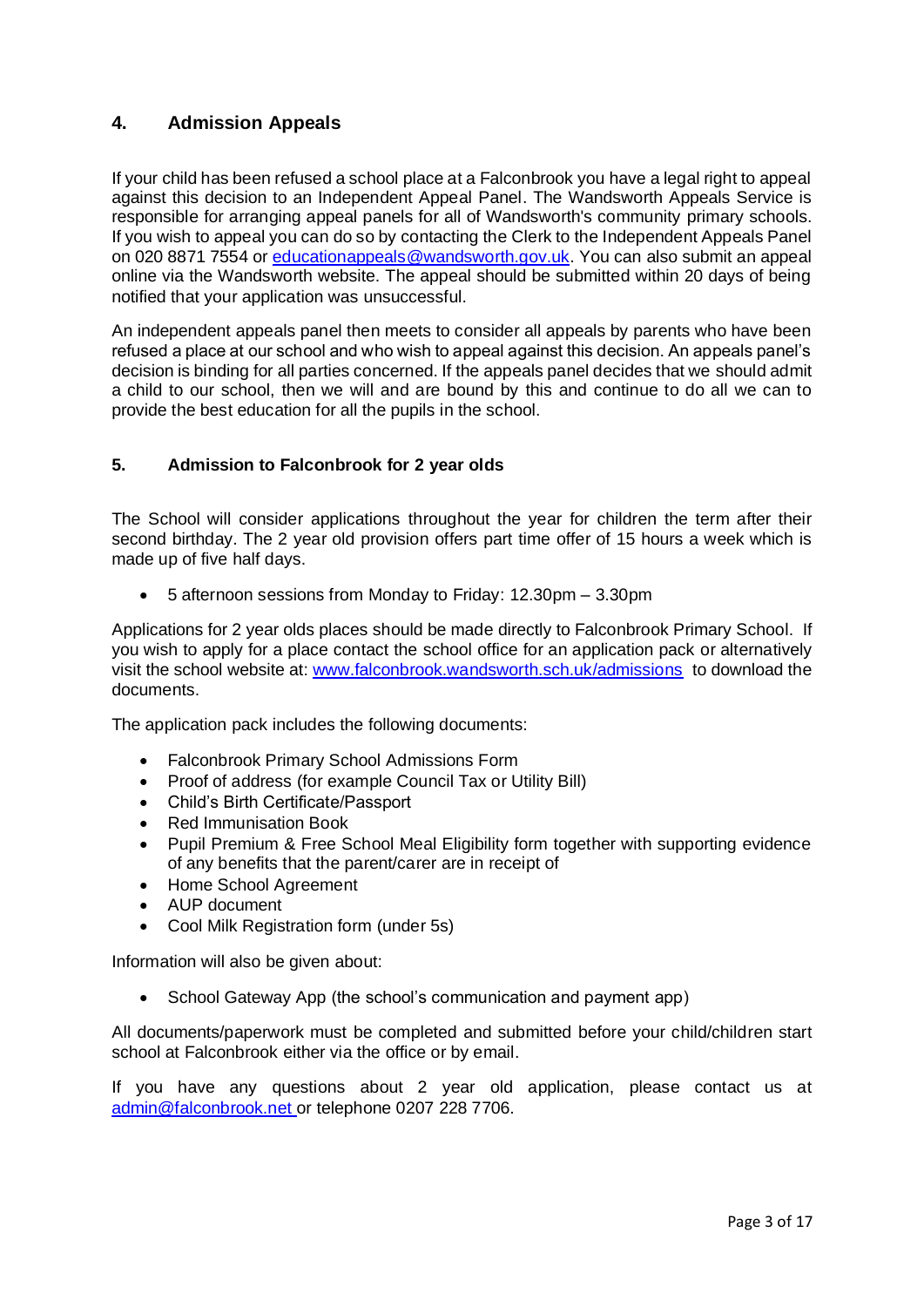# <span id="page-4-0"></span>**6. Admission to Falconbrook for Nursery**

The School will consider applications throughout the year the term after their third birth subject to availability. The number of pupils we admit in September is dependent on the number of pupils moving to Reception as well as spaces that we may have due to pupils leaving. Applications for nursery places should be made directly to Falconbrook Primary School.

All 3 and 4 year old children are entitled to 15 hours of free nursery education per week. Our part time nursery offer is 15 hours a week, which is made up of five half days. At Falconbrook we offer parents/carers

• 5 morning sessions from Monday to Friday: 8:55am – 11.55am

If you wish to apply for a nursery place, please contact the school office for an application pack or alternatively visit the school website at:: [www.falconbrook.wandsworth.sch.uk/admissions](http://www.falconbrook.wandsworth.sch.uk/admissions)  to download the documents.

The application pack includes the following documents:

- Falconbrook Primary School Admissions Form
- Proof of address (for example Council Tax or Utility Bill)
- Child's Birth Certificate/Passport
- Red Immunisation Book
- Pupil Premium & Free School Meal Eligibility form together with supporting evidence of any benefits that the parent/carer are in receipt of
- Home School Agreement
- AUP document
- Cool Milk Registration form (under 5's)

Information will also be given about:

- School Uniform Direct leaflet
- School Gateway App (the school's communication and payment app)

All documents/paperwork must be completed and submitted before your child/children start school at Falconbrook.

All documents/paperwork must be completed and submitted before your child/children start school at Falconbrook either via the office or by email.

If you have any questions about nursery application, please contact us at [admin@falconbrook.net](mailto:admin@falconbrook.net) or telephone 0207 228 7706.

#### **7. Full time places in Nursery**

If you think your child may be entitled to a full time place in nursery, please visit <https://thrive.wandsworth.gov.uk/kb5/wandsworth/fsd/service.page?id=lx2kqEeShZs> or contact the school to speak with the Early Years Phase Leader or Admissions Officer or alternatively you may wish to email us at: [admin@falconbrook.net](mailto:admin@falconbrook.net) or telephone 0207 228 7706.

If you are eligible for 30 hours' childcare please provide us with the 30 hour eligibility code prior to the child's start day. The full time placement will run from 8.55am to 3.30pm Monday to Friday, where a daily charge of £2.25 will be made for the school lunch and is payable in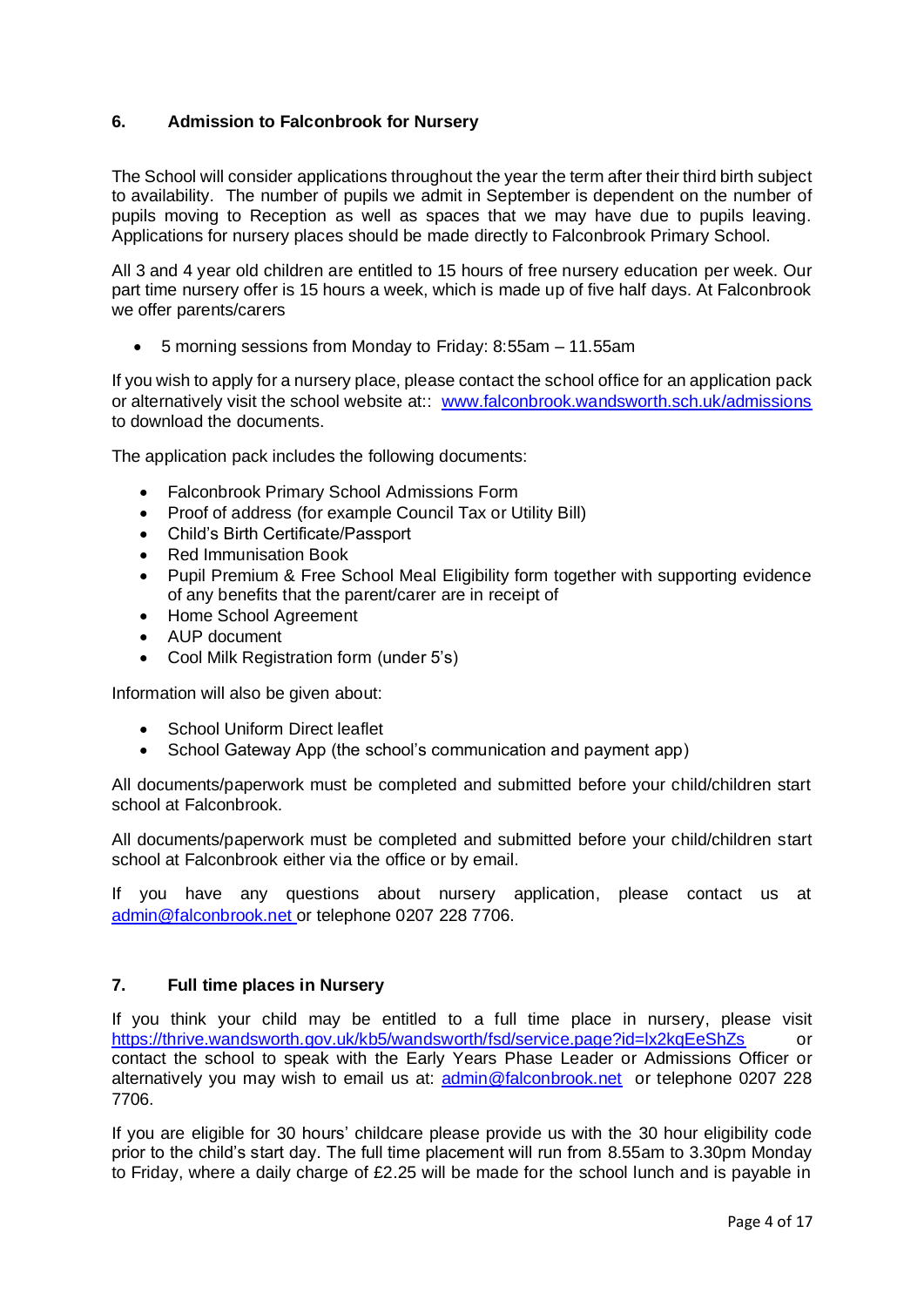advance on the School Gateway App. For parents/carers who are not eligible for 30 hours' free childcare the additional 15 hours can be purchased for a top-up fee of £50 per week.

Children are accepted on a first come first serve basis

#### <span id="page-5-0"></span>**8. Reception Class Admission**

Admission for Reception class places are managed by Wandsworth Borough Council, Pupil Services. Parents/Carers should apply through the Wandsworth Borough Council website at[:www.wandsworth.gov.uk/schools-and-admissions/admissions/primary-school-admissions/](http://www.wandsworth.gov.uk/schools-and-admissions/admissions/primary-school-admissions/)

Or email: [admissions@wandsworth.gov.uk](mailto:admissions@wandsworth.gov.uk)

Telephone: 020 8871 7316

#### **Closing date for applications online is 15thJanuary 2021 for a place in September 2021.**

Places will first be offered to children with a Statements of Special Educational Needs or Education Health and Care Plan which names the school. These children will be included in the overall admission number of the school.

In the event of oversubscription, the remaining places will then be allocated in the following order of priority as follows:

- (i) Children in public care (Children looked after) and those who ceased to be children looked after because they were adopted, or because they became subject to a residence order, child arrangements order or a special guardianship order receive priority for admission to school;
- (ii) Children with a professionally supported exceptional medical need or exceptional social need for a place at a particular school, as decided by the Director of Education and Social Services;
- (iii) Children with brothers and sisters on the roll of the school on the date of admission living up to a distance of 800 metres from the school. Children with a brother or sister at the school on the date of admission living over 800 metres from the school will also receive priority under this criterion where the family have not moved since last sibling was offered a place or the last sibling was admitted prior to September 2016]
- (iv) Children of staff employed directly at the school;
- (v) Other children in order of straight line distance from home to school as measured by Wandsworth Council's Geographical Information System

If there are more applications than places within any category, applications will be considered in order of straight line distance from home to school as measured by Wandsworth Council's Geographical Information System.

Once a child's place in the nursery or in Reception has been confirmed the Early Years Phase Leader will contact families to arrange a home visit. The home visit must take place before your child can start school. The purpose of these visits is for parents and children to have the opportunity to meet the teacher and Early Years Phase Leader before starting school. This is also a time when parents/carers can talk about their child and to ask any questions they may have in an informal setting.

Once you have accepted a reception place at Falconbrook Primary School please contact the school office for an application pack or alternatively visit the school website at: [www.falconbrook.wandsworth.sch.uk/admissions](http://www.falconbrook.wandsworth.sch.uk/admissions) to download the documents.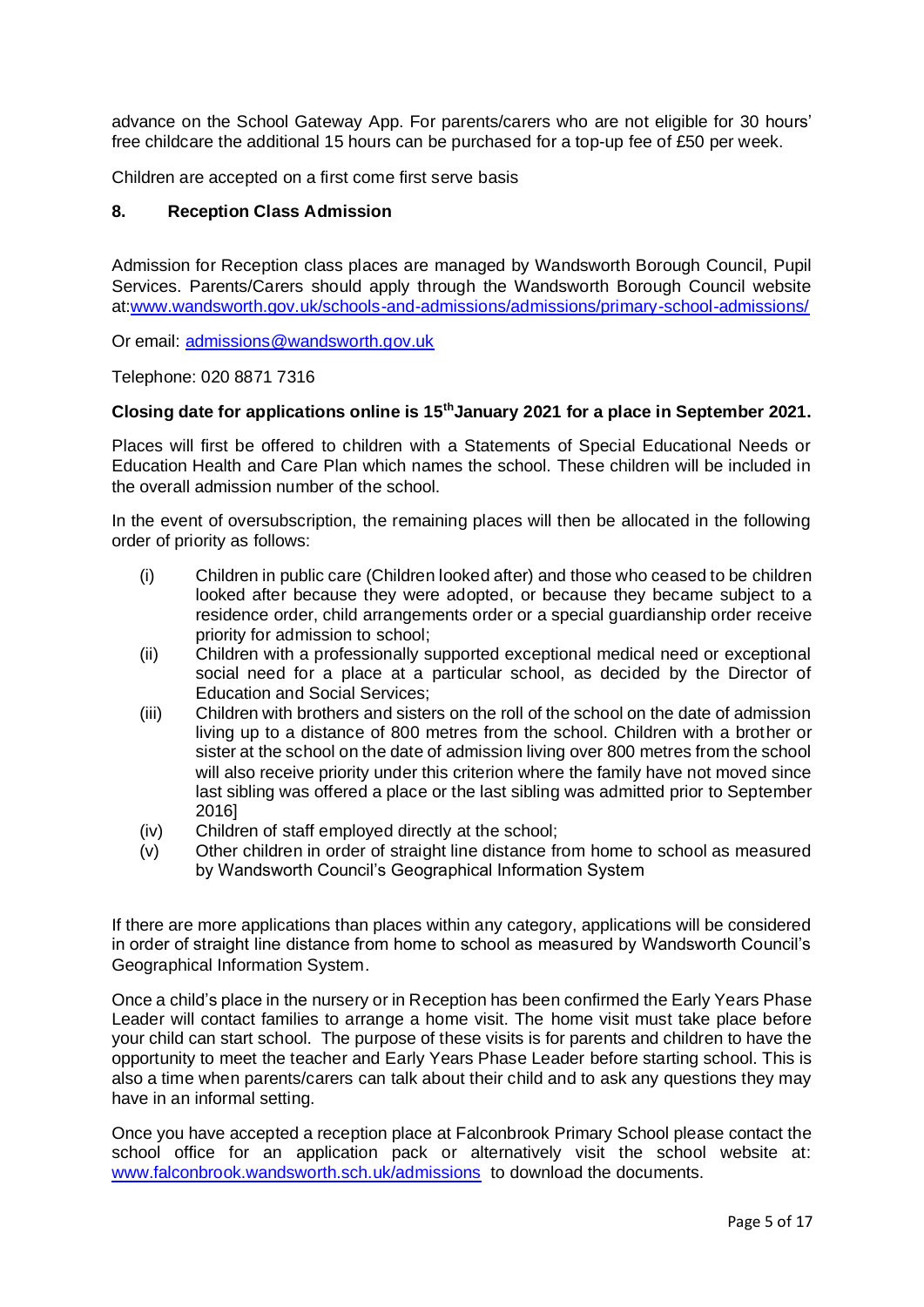The application pack includes the following documents:

- Falconbrook Primary School admissions form
- Proof of address (for example Council Tax or Utility Bill)
- Child's Birth Certificate/Passport
- Red Immunisation Book
- Pupil Premium & Free School Meal Eligibility form together with supporting evidence of any benefits that the parent/carer are in receipt of
- Home School Agreement
- AUP document
- Cool Milk Registration form (£14 per term for over 5's)

Information will also be given about:

- School Uniform Direct leaflet (details and advice on how to purchase your child's school uniform)
- School Gateway App (the school's communication and payment app)

All documents/paperwork must be completed and submitted before your child/children start school at Falconbrook.

If you have any questions about reception admission, please contact us at [admin@falconbrook.net](mailto:admin@falconbrook.net) or telephone 0207 228 7706.

Once you have completed the application pack please return it to the school office or email us at: [admin@falconbrook.n](mailto:admin@falconbrook.)et

#### <span id="page-6-0"></span>**9. Admission to Year 1 to Year 6**

Admission for Year 1 to Year 6 places are managed by Wandsworth Borough Council, Pupil Services. Parents/Carers should apply directly through the Wandsworth Borough Council website at:

[www.wandsworth.gov.uk/schools-and-admissions/admissions/primary-school-admissions/](http://www.wandsworth.gov.uk/schools-and-admissions/admissions/primary-school-admissions/)

Email: [admissions@wandsworth.gov.uk](mailto:admissions@wandsworth.gov.uk) or telephone: 020 8871 7316

Once your child' has been offered a place at Falconbrook Primary School and you have accepted the offer. The school will contact you to arrange a meeting/telephone conversation with the Head teacher. This meeting will be an opportunity to welcome you and your child to Falconbrook Primary School; hear more about our school and the class your child will be going into, as well as having the opportunity to ask any questions you may have.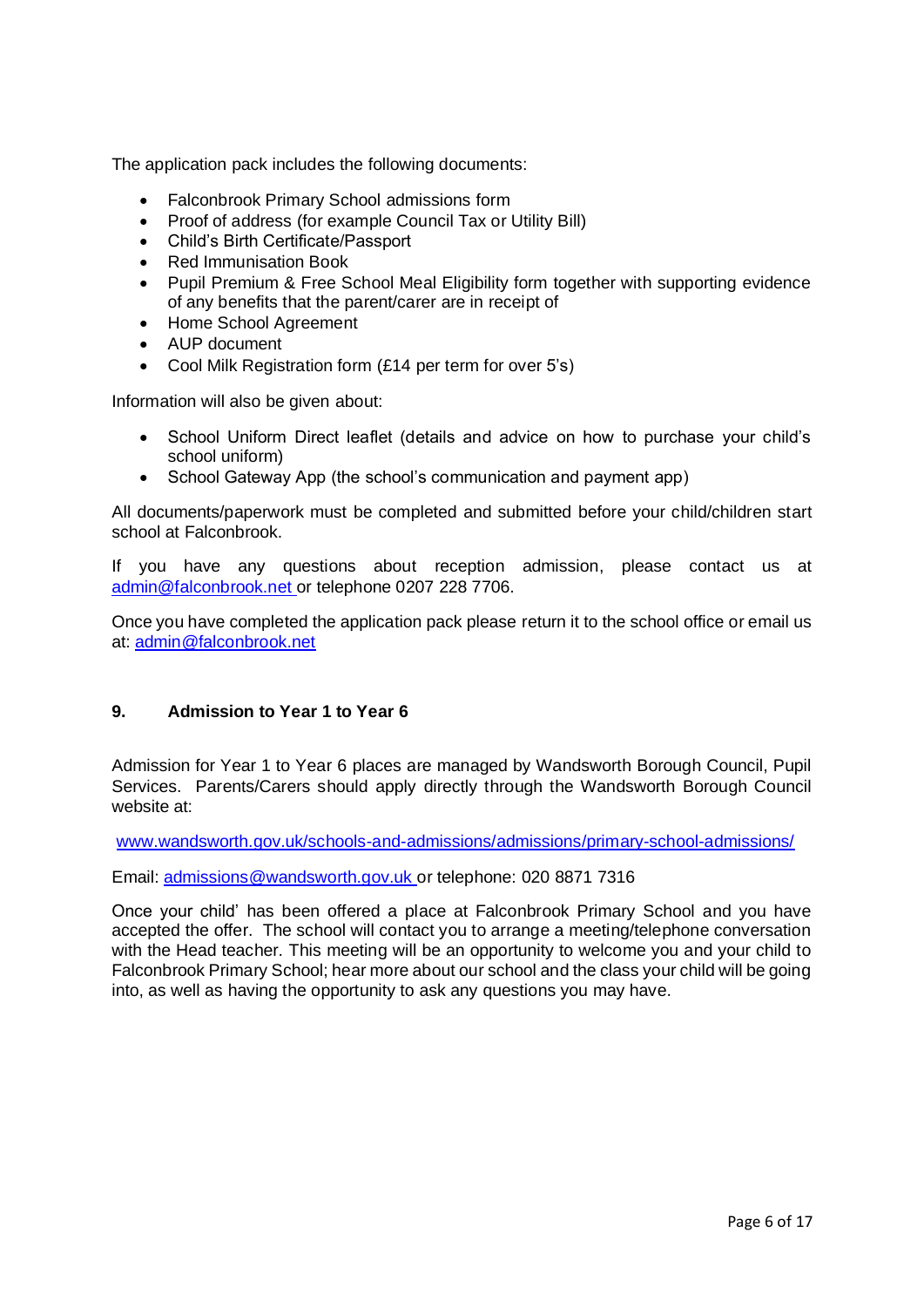Prior to admission to the school you must submit the following completed documents:

- Falconbrook Primary School Admissions Form
- Proof of address (for example Council Tax or Utility Bill)
- Child's Birth Certificate/Passport
- Pupil Premium & Free School Meal Eligibility form together with supporting evidence of any benefits that the parent/carer are in receipt of
- Home School Agreement
- AUP document

Information will also be given about:

- School Uniform Direct leaflet
- School Gateway App (the school's communication and payment app)

All documents/paperwork must be completed and submitted before your child/children start school at Falconbrook.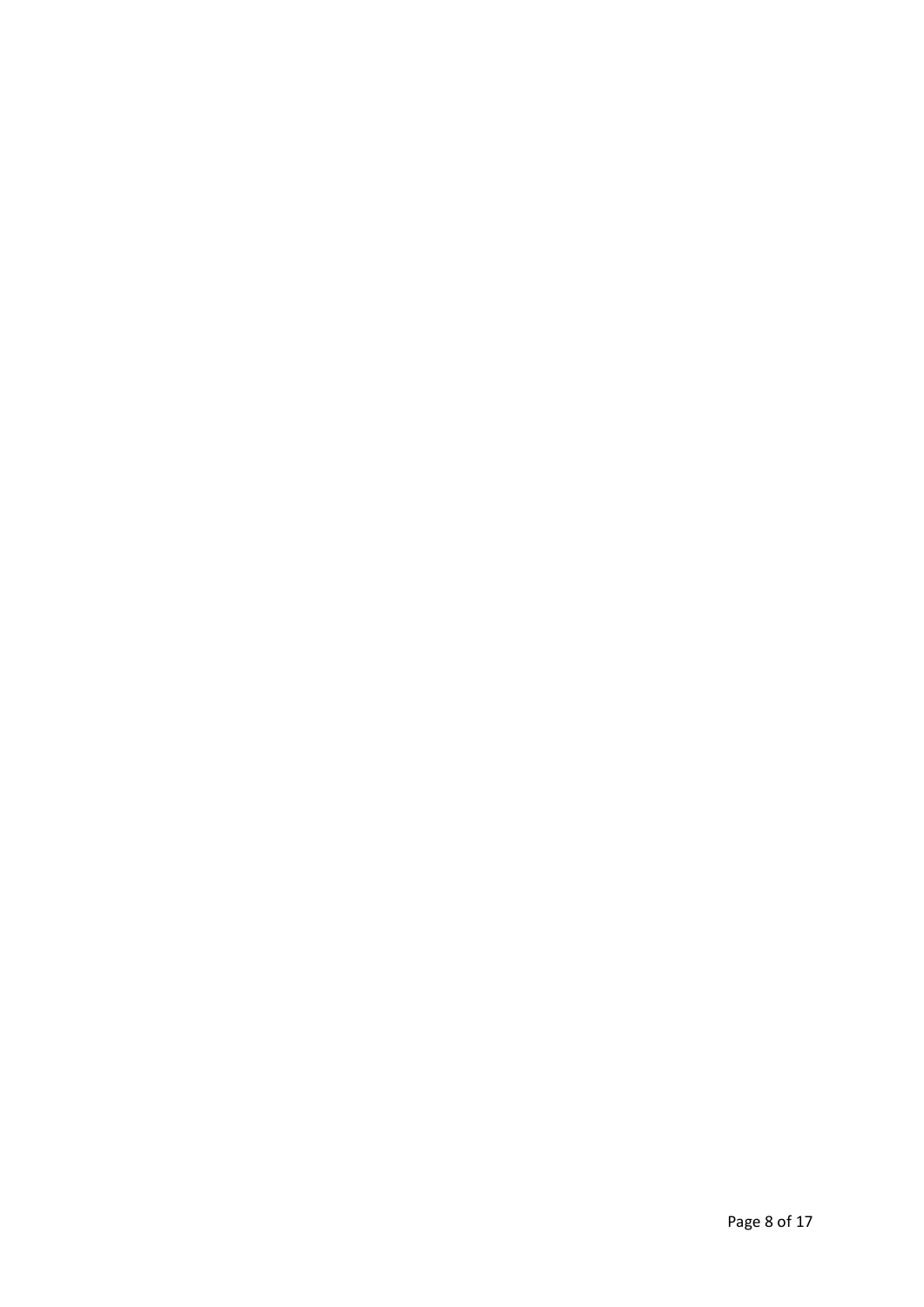# <span id="page-9-0"></span>**Appendix 1: In Year Fair Access Protocol for Primary Schools in Wandsworth**

#### **Introduction**

The purpose of the In Year Fair Access Protocol is to:

- Ensure that all schools in an area admit a fair share of children with challenging behaviour and to;
- Ensure access to education is secured quickly for children with no school place.

It is a statutory requirement set out in the Schools Admission Code 2014 that all schools and Academies participate in their local authority's protocol, including admitting children above the published admission number to schools that are already full if those children meet the relevant criteria. However, no school, including those with places available, should be asked to take an excessive or unreasonable number of pupils who have been excluded from other schools.

Under the protocol, each school will be given an initial limit of admitting 1 pupil per year group each school year. This limit may be reviewed in light of the individual circumstance of the school. This may result in the school going over the published admission number. Children to be placed through the Fair Access Protocol take precedence over children on any waiting list the school may hold.

The Protocol will only be applied in exceptional circumstances where the circumstances of the child, or the school, or both, mean that the normal admissions process cannot ensure that the child will be admitted to a suitable school as quickly as possible. It should not be used as a means to circumvent normal admissions procedures. A parent can ask for a place in their preferred school at any point and is entitled to statutory right of appeal if a place is not offered.

The primary schools within Wandsworth have agreed to adopt the principles of the In Year Fair Access Protocol as detailed above and the process for implementing that protocol as detailed in the sections below. The Protocol applies to Wandsworth resident pupils only. If pupils applying to Wandsworth schools from another Local Authority are deemed by the school to be hard to place then Wandsworth schools will refer back to the home borough to implement their own In Year Fair Access Protocol.

#### **Children included in the protocol**

The Protocol will apply to Wandsworth residents who are new to the borough and also residents already on the roll of a Wandsworth school but seeking a change of placement within Wandsworth.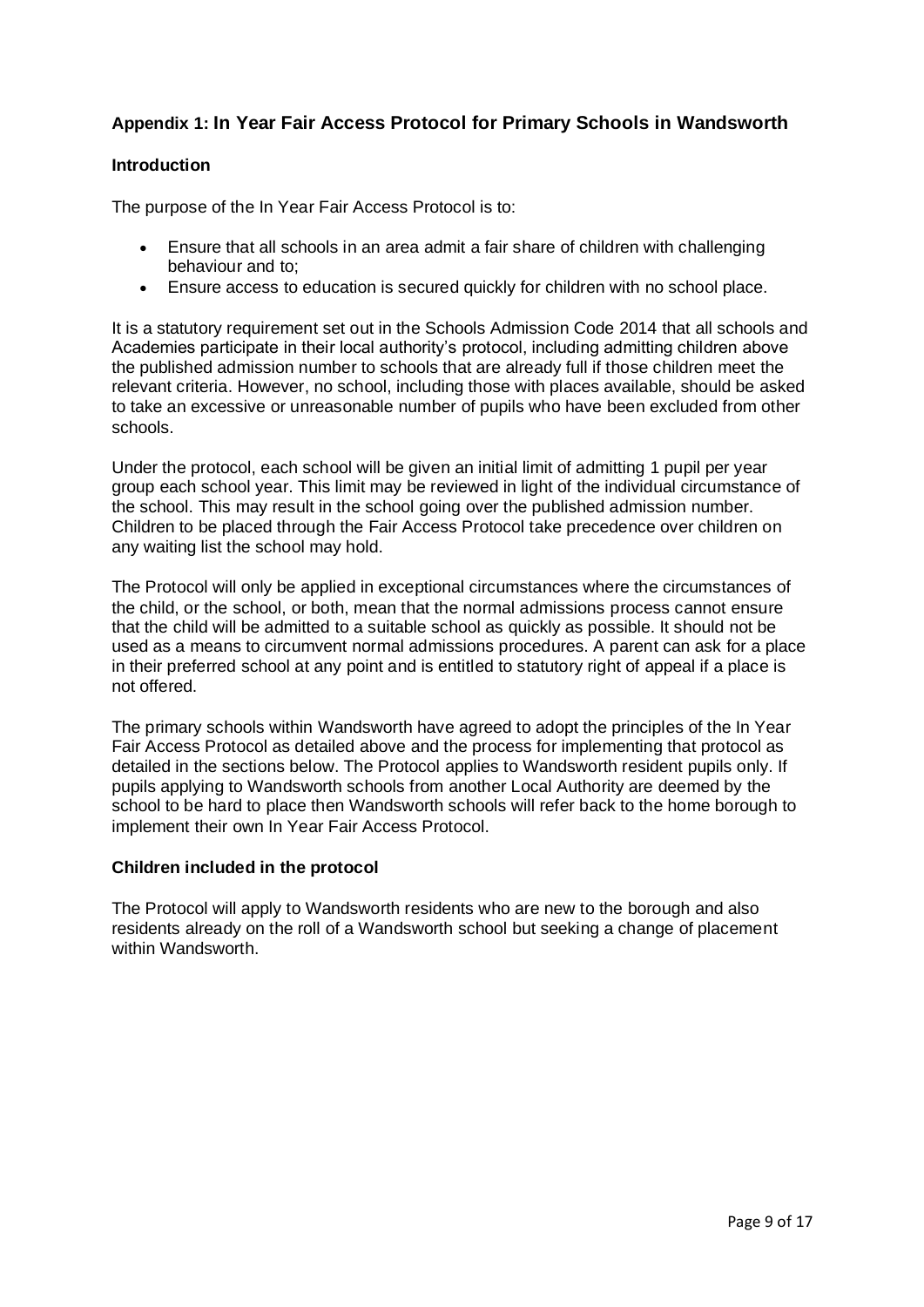The following groups of pupils will be included:

- Children who are out of school for legitimate reasons i.e. moved into the area but are hard to place because of their educational history e.g. three or more fixed term exclusions in the previous year
- children from the criminal justice system who need to be reintegrated into mainstream education;
- Children who have been out of education for two months or more or with a history of significant attendance problems;
- Children who have been out of school because they have been withdrawn by their family
- Children who are electively home educated (EHE) whose parents elect for them to return to mainstream education
- Children with three or more fixed-term exclusions over the last three terms
- Permanently excluded or other pupils being reintegrated to mainstream from the PRU
- children who have been out of education for two months or more or with a history of significant attendance problems;
- children of Gypsies, Roma, Travellers, refugees and asylum seekers;
- children who are homeless:
- children with unsupportive family backgrounds for whom a place has not been sought;
- children who are carers:
- children with special educational needs, disabilities or medical conditions (but without a statement or Education, Health and Care Plan).
- Other hard to place pupils (with the agreement of the local placement panel)

When a permanently excluded pupil is admitted to a new school through the Fair Access Protocol the receiving school will receive the remaining portion of the Age Weighted Pupil Unit (AWPU) formula transferred from the date the pupil starts on roll.

#### **In Year Admissions**

In the first instance, the wider In Year Admissions Application Process is followed. Parents apply to the Local Authority stating their preferred school(s). The Local Authority refers the application to the highest preference school with a vacancy, based on weekly information provided by each school. Schools inform parents of the outcome of their application within 10 school days.

Where a governing body does not feel it can admit a child outside the normal admission round, even though places are available, it must first discuss the matter with the Head of Pupil Services. If it cannot be agreed that the application meets the Fair Access criteria, the school may request that the case be evaluated by the In Year Fair Access Panel (see below) to determine whether it should in fact be considered under the protocol. If the panel subsequently judge that the case does not meet the criteria, the referring school will be expected to accept the pupil under the standard admission procedure.

This provision will not apply to looked after children, a previously looked after child or a child with a Statement of Special Educational Needs/EHC plan as these children must be admitted. Admission authorities must not refuse to admit a child thought to be potentially disruptive, or likely to exhibit challenging behaviour, on the grounds that the child is first to be assessed for an EHC plan.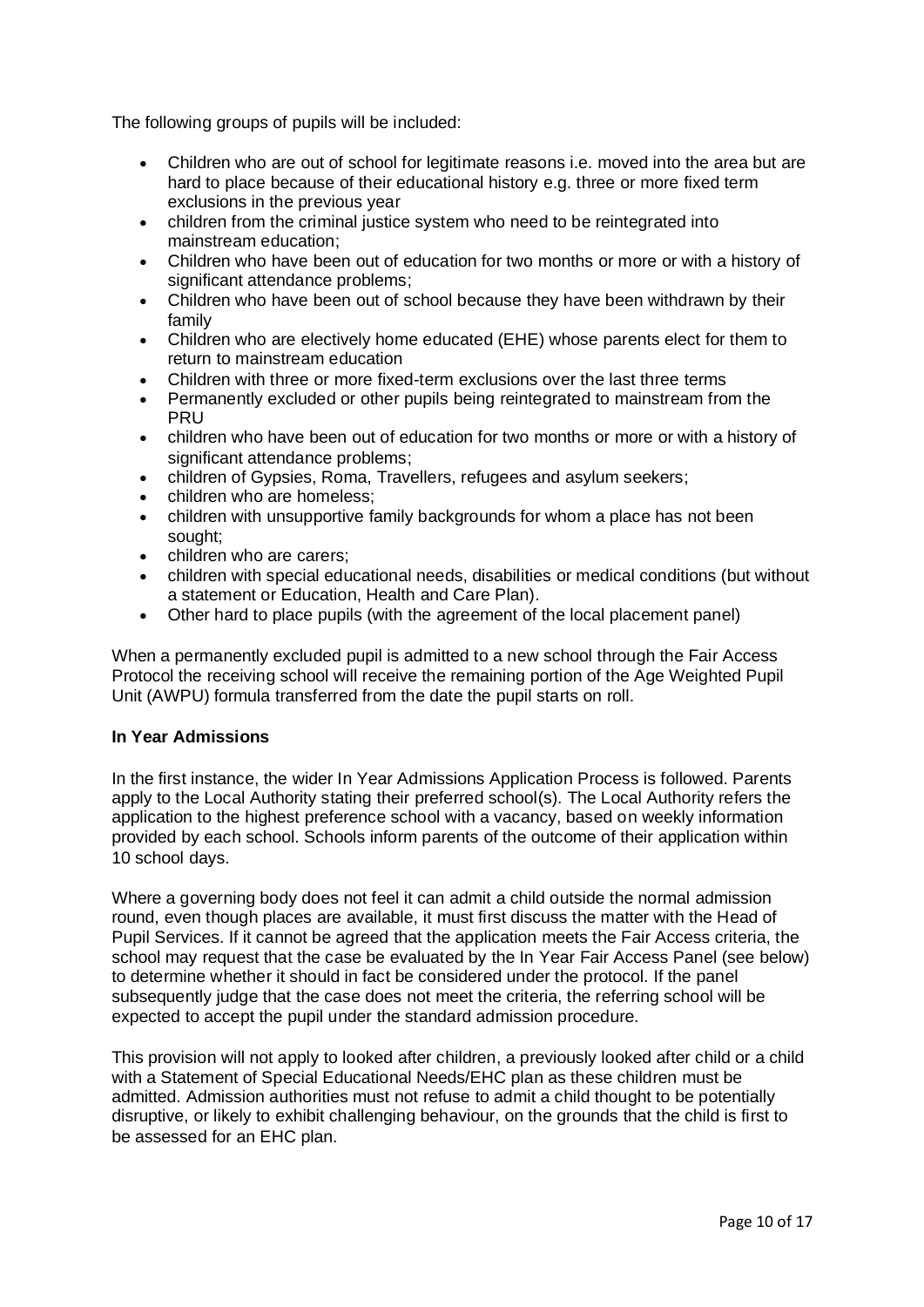#### **The In Year Fair Access Panel**

An In Year Fair Access Panel will be established to make decisions relating to hard to place pupils.

The Panel will be comprised of:

- The Head of Pupil Services or his representative,
- The Head of the Education Inclusion Service or his representative,
- The Head Teacher of Victoria Drive Pupil Referral Unit
- 3 Primary Head Teacher Representatives

The panel will meet every three weeks during term time to consider cases. In order for the panel to be quorate there must be at least one mainstream primary Head teacher representative. Head teachers of schools in the local area will be invited to make representations.

When considering placement of pupils under this protocol, account will also be taken of the current position on the numbers of:

- pupils successfully placed under this protocol already within the last three terms
- numbers of children in the relevant year group with an EHCP
- managed moves to and from each school over the course of the last three terms
- re-integrations from the Pupil Referral Unit (PRU)
- casual admissions to each school over the course of the last three terms

Consideration will be given to risk factors associated with individual cases.

Schools that are in an Ofsted category of Requires Improvement or Inadequate will not be asked to take pupils under the In Year Fair Access Protocol other than in exceptional circumstances.

Places allocated under the In Year Fair Access Protocol are not required to comply with parental preference. If the parent of the pupil refuses/declines to send their child to the allocated school, the parent will be considered to be failing in their duty to ensure that their child is receiving a full time education and this will be referred to the Educational Welfare Service.

Schools must respond quickly to requests for admission so that the admission of the child is not delayed. Admission should take place within 5 school days of a school/academy being notified of a decision under the Fair Access Protocol.

Within the terms of this Fair Access Protocol, placement decisions may result in the admission of children above a school's/academy's admission number. Schools/academies cannot cite oversubscription as a reason for not admitting a young person under the Fair Access Protocol. The School Admissions Code requires that those children allocated a place at a school/academy in accordance with a Fair Access Protocol must take precedence over those on a waiting list. However, admission appeal panels should not view the fact that the protocol has obliged a school to admit over its admission number as an indication that it can do so in the normal admission round.

The Panel's decision on the admission of a pupil is binding on the school concerned. If a school still refuses to admit, the LA will use its formal power of direction on behalf of the panel.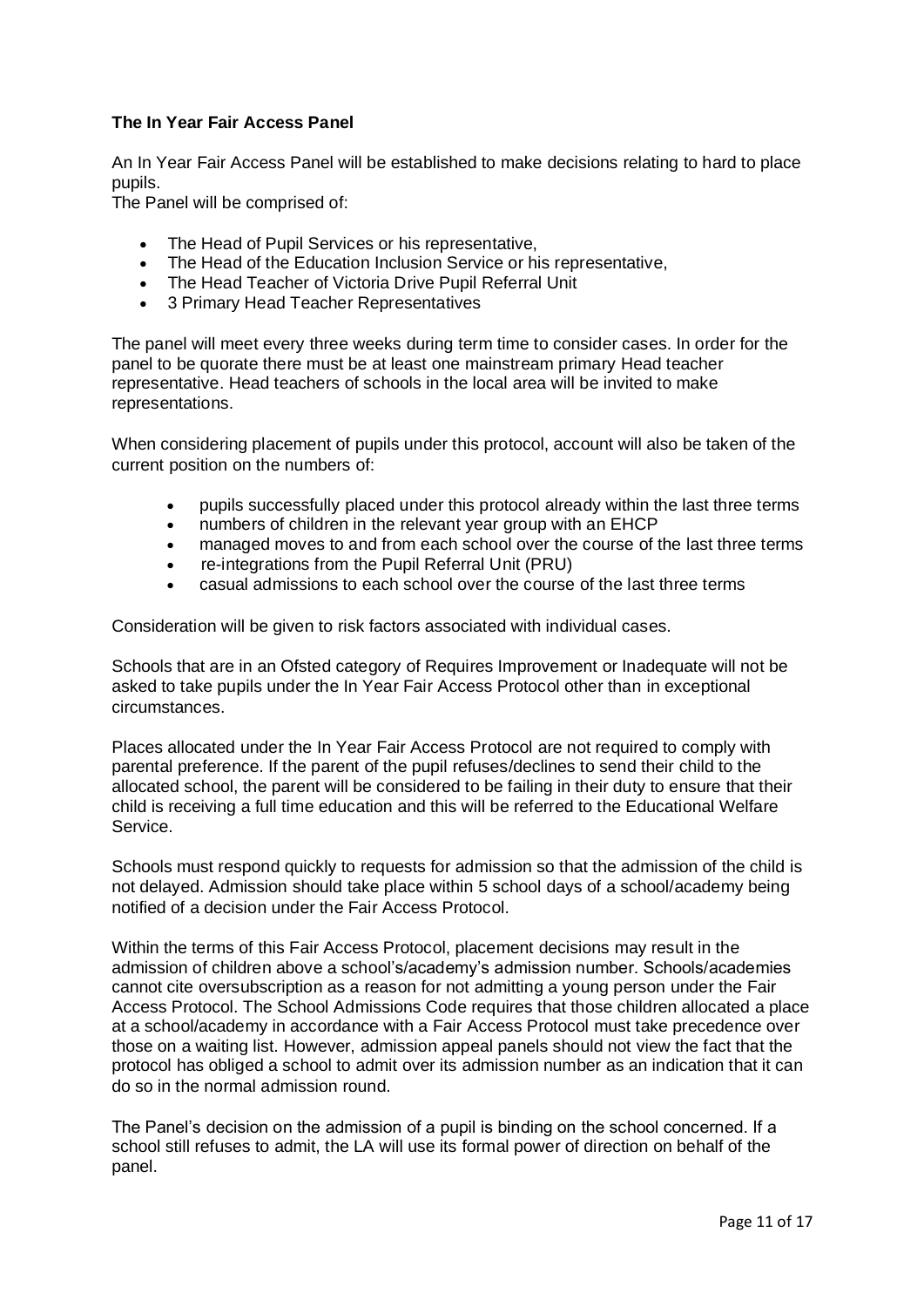# **Siblings**

Siblings of pupils placed under the In Year Fair Access Protocol will not be allocated a place in the same school if there are no places in the relevant year group. It is for individual admission authorities to determine whether the siblings of pupils placed under the protocol would be eligible for sibling priority. This should be specified in the school's admissions policy in the in Year Fair Access Protocol section. As participation in the In Year Fair Access Protocol is mandatory there would be no need to consult on such wording within individual school admission policies.

#### **How the implementation of the protocol will be monitored**

A report detailing any pupils placed as a result of the protocol will be submitted to the termly Head teachers' meeting and to the admission forum.

This revised protocol will be effective from January 2018 and reviewed in January 2020.

#### **Frequently Asked Questions**

#### **1. Does our school have to admit children under the In Year Fair Access Protocol (IYFAP)?**

#### Yes.

Where a pupil is referred to the Fair Access Panel, local schools will be invited to make representations about the particular circumstances at the school and the year group concerned.

When considering placement of pupils under this protocol, account will also be taken of the current position on the numbers of:

- pupils successfully placed under this protocol already within the last three terms;
- Numbers of children in the relevant year group with an EHCP
- managed moves to and from each school over the course of the last three terms;
- re-integrations from the Pupil Referral Unit (PRU);
- casual admissions to each school over the course of the last three terms;

Consideration will be given to risk factors associated with individual cases.

Schools that are in an Ofsted category of Requires Improvement or Inadequate will not be asked to take pupils under the In Year Fair Access Protocol other than in exceptional circumstances.

Taking all these factors into account, the Fair Access Panel will decide to which school the child should be admitted. The Panel's decision on the admission of a pupil is binding on the school concerned. If a school still refuses to admit, the LA will use its formal power of direction on behalf of the panel.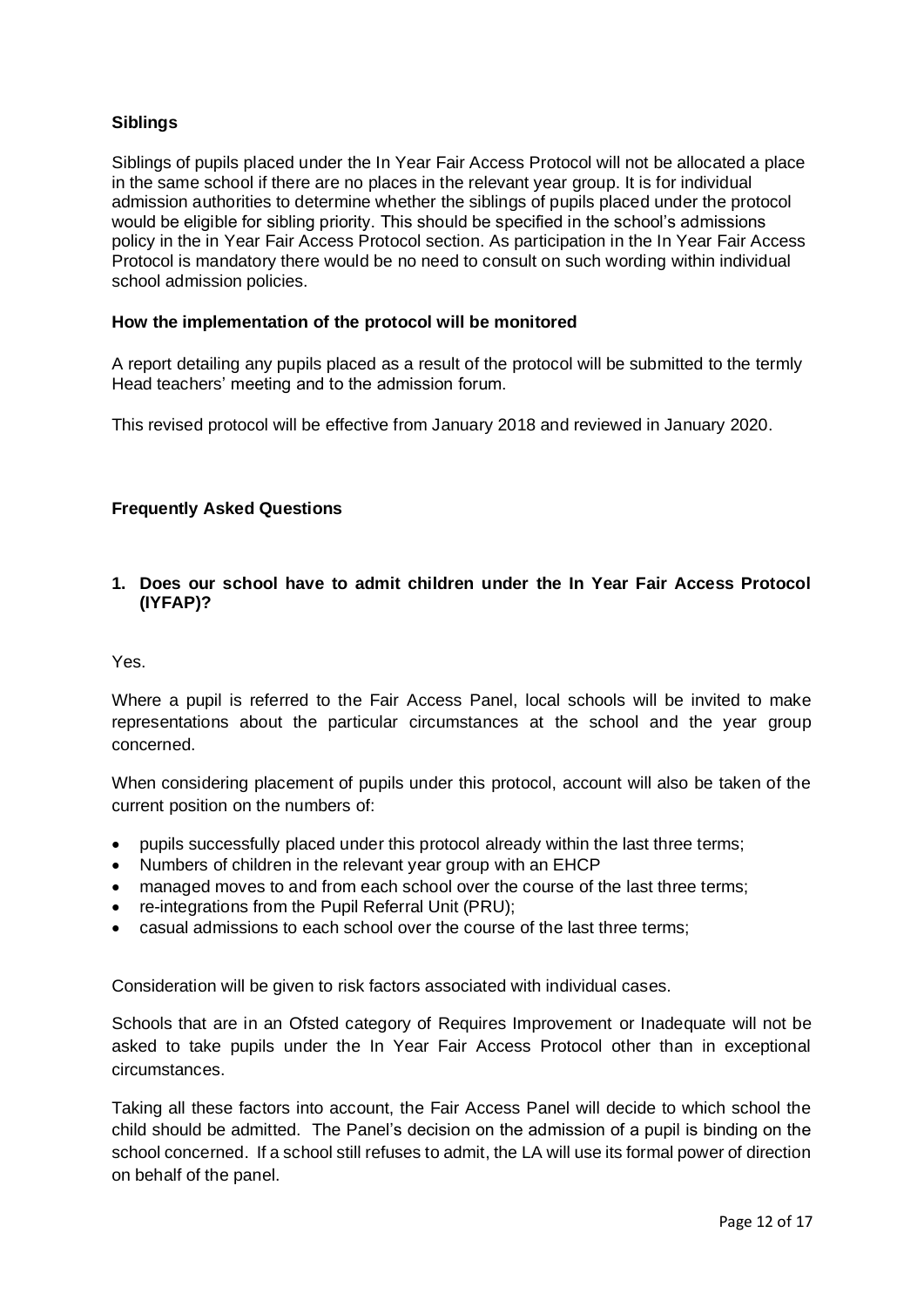# **2. Does our school have to admit children over its published admission number under the IYFAP?**

Within the terms of this Fair Access Protocol, placement decisions may result, on occasion, in the admission of children above a school's/academy's admission number. Schools/academies cannot cite oversubscription as a reason for not admitting a young person under the Fair Access Protocol.

# **3. Does the school have to admit siblings of children admitted under the IYFAP?**

When considering referrals for more than one child in a family under the IYFAP, clearly it is hoped that it would be possible to place the same children at the same school in recognition of the difficulties for families of travelling to different schools.

Siblings of pupils previously placed under the IYFAP will not be allocated a place in the same school if there are no places in the relevant year group.

It is for individual admission authorities to determine whether the siblings of pupils placed under the protocol would be eligible for sibling priority. This should be specified in the school's admissions policy in the in-Year Fair Access Protocol section. As participation in the In Year Fair Access Protocol is mandatory there would be no need to consult on such wording within individual school admission policies.

Admission authorities should carefully consider whether younger children entering into Reception should be denied the appropriate priority based on the reasons for admission of the older sibling (i.e. admission under the IYFAP).

#### **4. What if the school does not agree with the IYFAP?**

The In Year Fair Access Protocol is a mandatory requirement of the national Admissions Code and all admission authorities must participate to ensure that children are placed quickly. The IYFAP must be agreed by the majority of the schools in the area. However, where this not possible, the Secretary of State may impose a scheme on schools

#### **5. What about children on our school's waiting list?**

Children admitted under the IYFAP take precedence over children on the school's waiting list.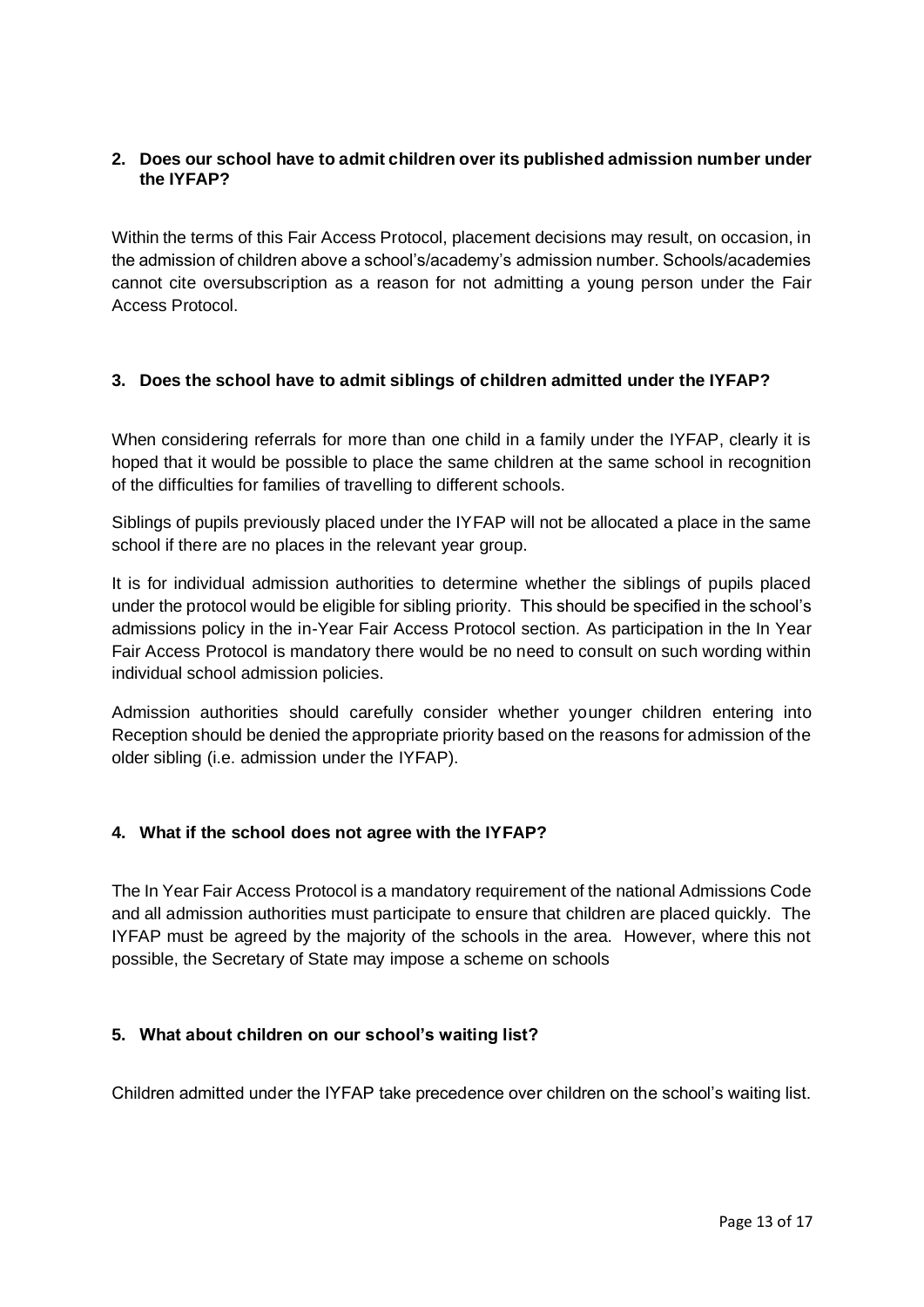# **6. Does the IYFAP apply to Looked After Children or children with EHCPs?**

The IYFAP does not apply to looked after children, a previously looked after child or a child with a Statement of Special Educational Needs/EHC plan as these children must be admitted. Admission authorities must not refuse to admit a child thought to be potentially disruptive, or likely to exhibit challenging behaviour, on the grounds that the child is first to be assessed for an EHC plan.

The number of children with an EHCP already attending the school within the year group concerned will be considered as a factor when considering the placement of children under the IYFAP.

#### **7. Can we refer children under the IYFAP?**

Where a governing body does not feel it can admit a child outside the normal admission round, even though places are available, it must first discuss the matter with the Head of Pupil Services. If it cannot be agreed that the application meets the Fair Access criteria, the school may request that the case be evaluated by the In Year Fair Access Panel (see below) to determine whether it should in fact be considered under the protocol. If the panel subsequently judge that the case does not meet the criteria, the referring school will be expected to accept the pupil under the standard admission procedure.

#### **8. Do parents still have a have a right of appeal?**

Notwithstanding the provisions of the IYFAP, parents retain the right of appeal to an independent appeal panel for any preferred school which has refused admission. The decision of an independent appeal panel is binding on the school concerned. Paragraphs 3.23 and 3.24 of the School Admission Appeals Code 2012 specifically relate to Fair Access Protocols.

However, admission appeal panels should not view the fact that the IYFAP has obliged a school to admit over its admission number as an indication that it can do so in the normal admission round.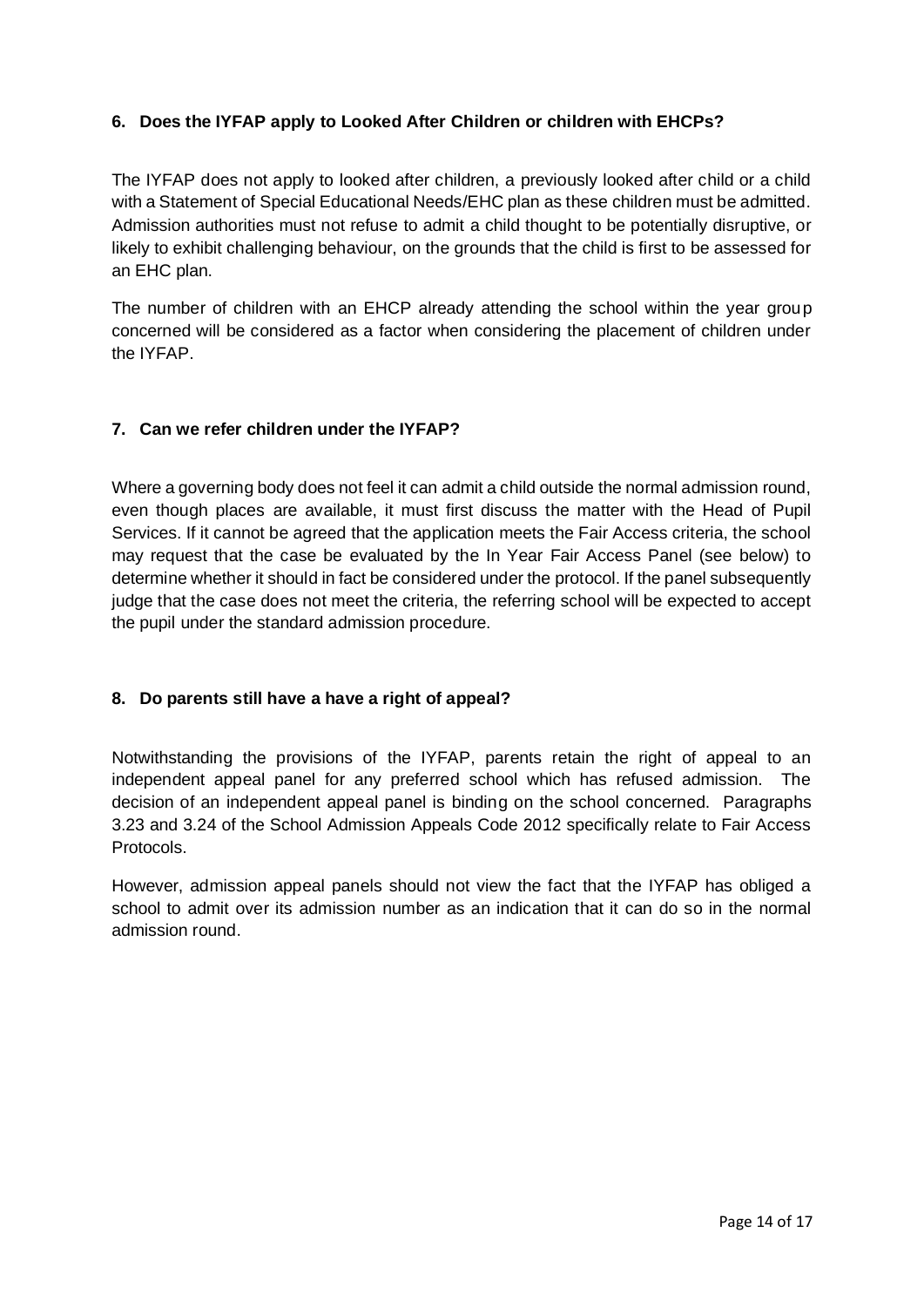# <span id="page-15-0"></span>**Appendix 2: Admissions priority for children adopted from state care outside of England**

# <span id="page-15-1"></span>**– what it means for admission authorities**

The 2021 School Admissions Code (the Code) requires children who appear (to the admission authority) to have been in state care outside of England and ceased to be in state care as a result of being adopted to be given equal first priority in admission arrangements, alongside looked after children (LAC) and children who were previously looked after by English local authorities (PLAC). This advice refers to these children as internationally adopted previously looked after children – "**IAPLAC"**.

The draft Code and associated regulations were laid before Parliament on 13 May 2021. The Code is laid in Parliament for a 40-day period during which both the House of Commons and the House of Lords have the opportunity to review the Code and any Member can pass a motion to not approve it.<sup>1</sup> This 40-day period is expected to expire on 1 July, and provided there is no such motion, the new Code will come into force on 1 September 2021.

# **What action must admission authorities take in order to comply with the new IAPLAC provision?**

Paragraph 1.7 of the new Code will require that highest priority is given to "looked after children and all previously looked after children, including those children who appear (to the admission authority) to have been in state care outside of England and ceased to be in state care as a result of being adopted".

This new provision will necessitate variations to determined admission arrangements to take effect from 1 September 2021. Admission authorities will need to vary their admission arrangements for 2021/22 (which would have been determined by 15 February 2020) and their admission arrangements for 2022/23 (which would have been determined by 15 February 2021). Without these variations, admission arrangements that have already been determined will no longer comply with the Code from this date.

Therefore, we expect admission authorities to hold a meeting sometime between now and 31 August 2021 to determine the necessary variations to admission arrangements for 2021/2022 and 2022/2023. Variations will be conditional on the Code passing through its Parliamentary process (i.e. a date on or around 1 July 2021). If any variations are agreed before then, they must be expressed to be conditional on the Code passing through Parliament. All such variations should come into effect on 1 September 2021.

As these variations will be necessary to comply with a mandatory requirement of the Code, it will not be necessary to refer a variation request to either the schools adjudicator (in respect of maintained schools) or the ESFA (in respect of academies).

 $<sup>1</sup>$  Such a motion would prevent the Code from coming into force.</sup>